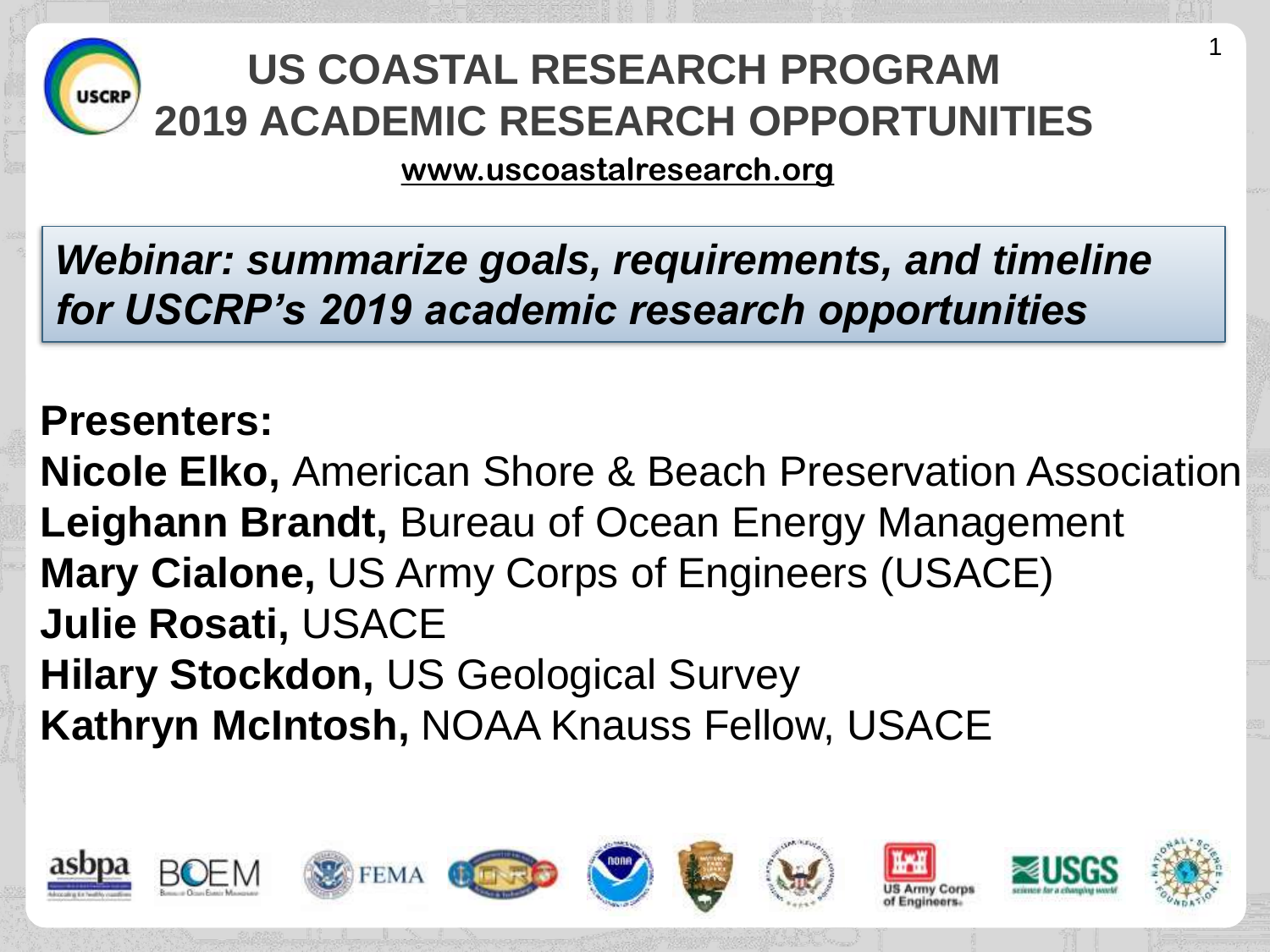

## **US COASTAL RESEARCH PROGRAM 2019 ACADEMIC RESEARCH OPPORTUNITIES**

#### *Agenda*

- USCRP Summary, Mission, Organization 2019 Academic Research Opportunity
	- o Brief introduction: 10 topics & 3 research themes Funding mechanisms via CESUs\*
	- o Process, timing, and rough schedule for advertising, reviewing, and awarding
	- o Requirements & desired characteristics of research
- FAQs and Additional Questions

*\*Cooperative Ecosystem Studies Units (CESU) http://www.cesu.psu.edu/*

















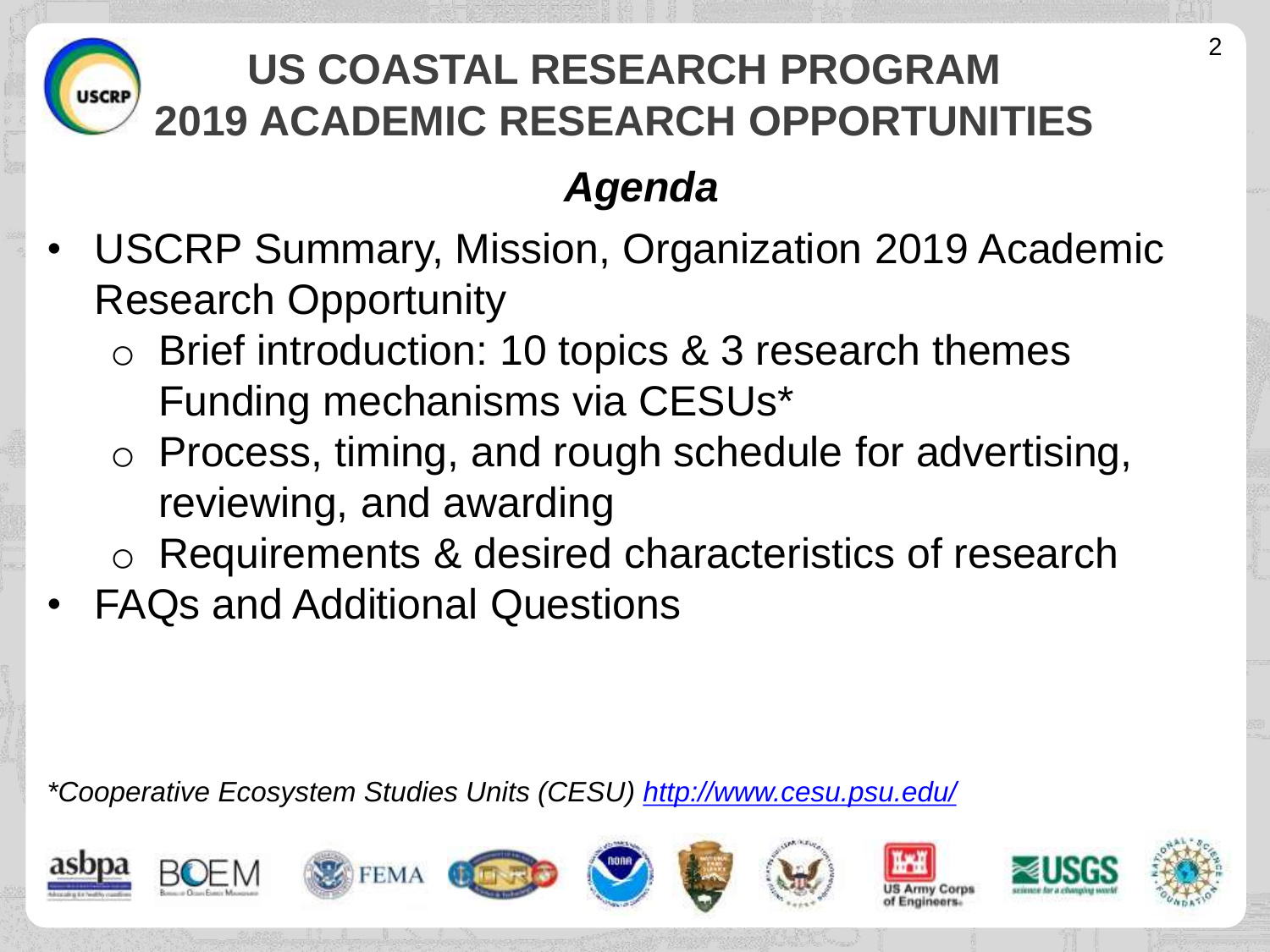## **US COASTAL RESEARCH PROGRAM USCRP SUMMARY, MISSION, ORGANIZATION**

**Goals:** Address national nearshore coastal research priorities of greatest societal relevance & build skilled US workforce.

**Approach:** Leverage & expand federal, academic, industry, & non-gov nearshore research to address consensus needs.

**Mar 2014:** Future of Nearshore Processes Workshop **Winter 2015: "Nearshore Report"** identified 3 broad research themes:

- (1) Long-term coastal evolution,
- (2) Extreme events,
- (3) Human and ecosystem health.

Identified need to coordinate nearshore observations & modeling; mentor & train coastal community. *Future of Nearshore Processes Research*



















(Elko et. al, 2015)

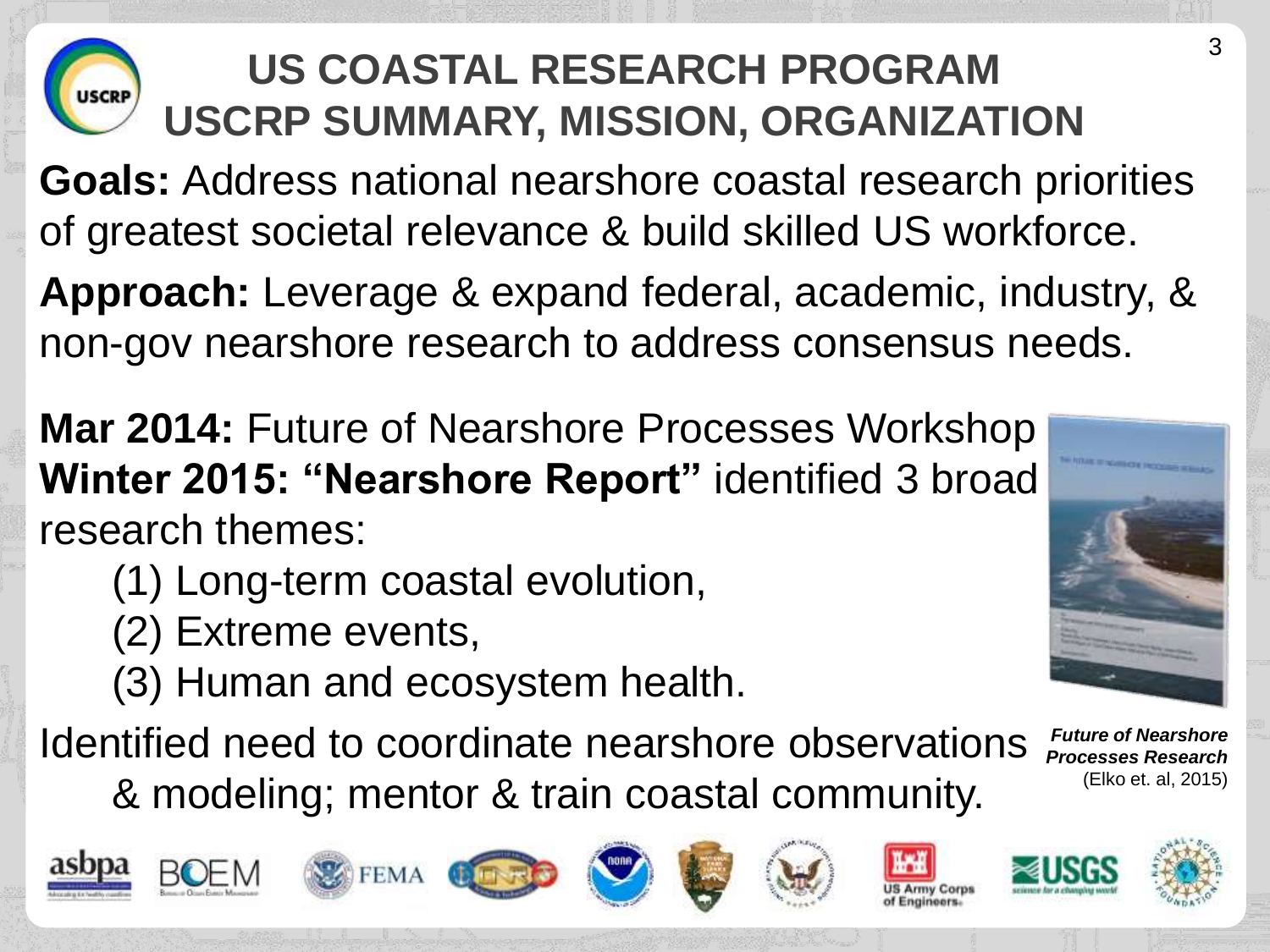

## **US COASTAL RESEARCH PROGRAM RECENT ACCOMPLISHMENTS**

- Topical Workshops
	- Dune Management Challenges (2015)
	- Storm Processes & Impacts (2018)
- Academic Awards
	- Dune Research Studies (5 projects; 2016; \$265.6K)
	- Storm Research Studies (7 projects; 2018; \$775K)
- Interagency Coordination
	- National Research Plan (2016)
	- Collaborative Projects for example, Coastal Model Test Bed, During Nearshore Event Experiment (DUNEX)



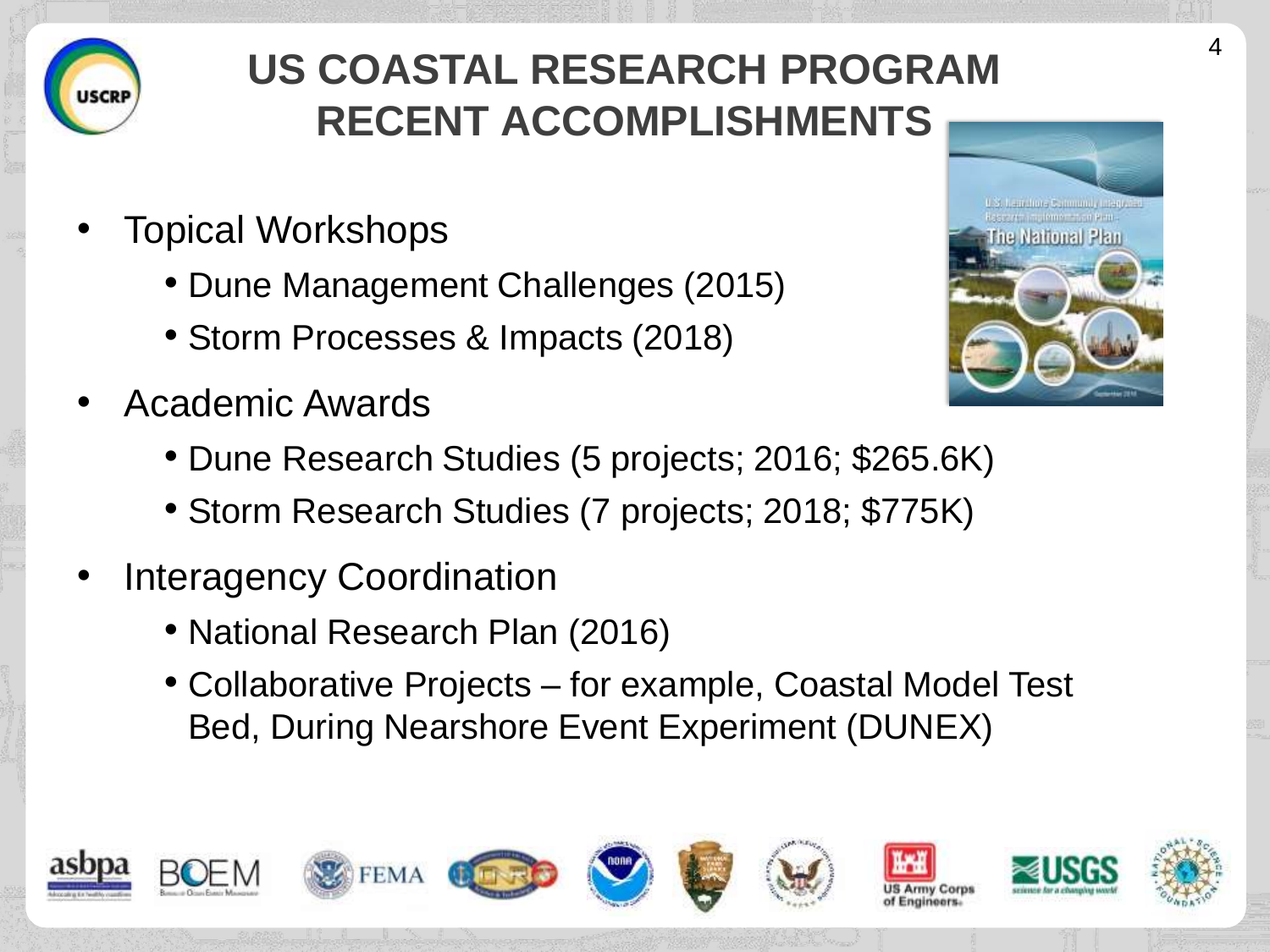

#### **US COASTAL RESEARCH PROGRAM 2019 AWARDS SUMMARY**

**10 Priority Topic Areas**: Identified by federal agencies as current research needs

Emerged from 3 Broad Research Themes identified in Nearshore Report

Research Topics: Proposals addressing the following upics are of primary interest; proposed are also invited atkliessing the USCRP's research themes: h) Long-term processes, (a) Extreme Events, (a) Haman & Ecosystom Hisalth.

- (c) Identify and Communicate Coastal Impacts. Proposals will describe and quantify the risk communities face from coastal impacts and how best to communicate those risks to a broader audience. The intent of communication is to commel communities to consider actions that reduce risk.
- (2) Coastal Structure Design and Rehabilitation incorporating Stochastic Risk and Uncertainty. Proposed research will utilize stochastic nethods indesigning and rehabilitating coastal structures, that incorporate risk and uncertainty in coastal forcing and structural stability.
- (a) Understanding the Crossroads of Human and Ecosystem Health. Proposals will seek to address the linkages between humans and ecosystems. during surros or seasonal events such as red tides. Research will provide feedback on physical coastal processes and the corresponding homan health. impacts.



- (4) Evaluating the Distribution and Contechnical Properties of Outer Continental Shelf (OCS) Sand-Resources and Coupled Environmental Responses to Dredging. Proposals may seek to examine the geologic financients of the CCS to establish the distribution and elargeter of boach quality sands; evaluate sediment dynamics on the OCS as a result of normal, storm conditions, or dredging distuibances, coalizate the long-term impact of beach nonmalmient projects on the crossystem, including bird and sea turtle populations and nesting behavior; and related topics...
- 15) Nearshore Sediment Transport and Sediment Budgets over Decadal Seales. Research proposals will seek to quantify the connection and the longer term processes of nearshore shoal migration and sediment sources to the nearshore and associated recessary feedback mechanisms. Proposals will focus on identifying and understanding the impacts to the geology, the nearshore, and the ecosystem, and consider present-day processes and how sea level change may evolve the nearshope sediment budget.
- (6) Long-term Implications of Coastal Restoration. Proposals will examine the long term implications of engineered (grey and green infrastmeture) solutions along open ocean, hay, and Great Lake shorelines.
- (7) Development of a USCRP Coastal Data Portal. Proposals will develop a common platform for linking and overlaying existing spatial and temporal coastal data. Proposals may explore how nacionally available. datasets from federal agencies cars be used in conjunction with state and local datasets.
- (8) Quantifying and Communicating Numerical Model Uncertainty, Proposals will quantify interratinty associated with numerical modeling and predictions over time periods of storms, scasons, years, todecades. Proposals will identify and define improvements ac modeling and predictions so that members of the nearshore community can better understand the results and their applicable impacts.
- (9) Develop Community Resilience Guidance for Recovery & Mitigation and Adaptation. Proposals will examine how nears hore communities can utilize hest practices for recovery, long-term adaptive management and radi mitigation to recover faster from coastal impacts and adapt more readily to future esents. Products will provide decision support puidance for use by coastal communities to improve shortand long-term adaptation, and consider tipping points in decision-making processes,
- (10) Applied Storm & Recovery Studies as part of the DUring Nearshore Event Experiment (DUNEX). Proposals will conduct experiments and collaborate with other researchers to cyaluate short and/or longuern storm impacts during the DUNEX experiment planned for Fall-Winter 2020, with a pilot study planned for I'all amy. Funding may be acilized to participate in the experiment and/or to analyze data that was collected during the experiment

















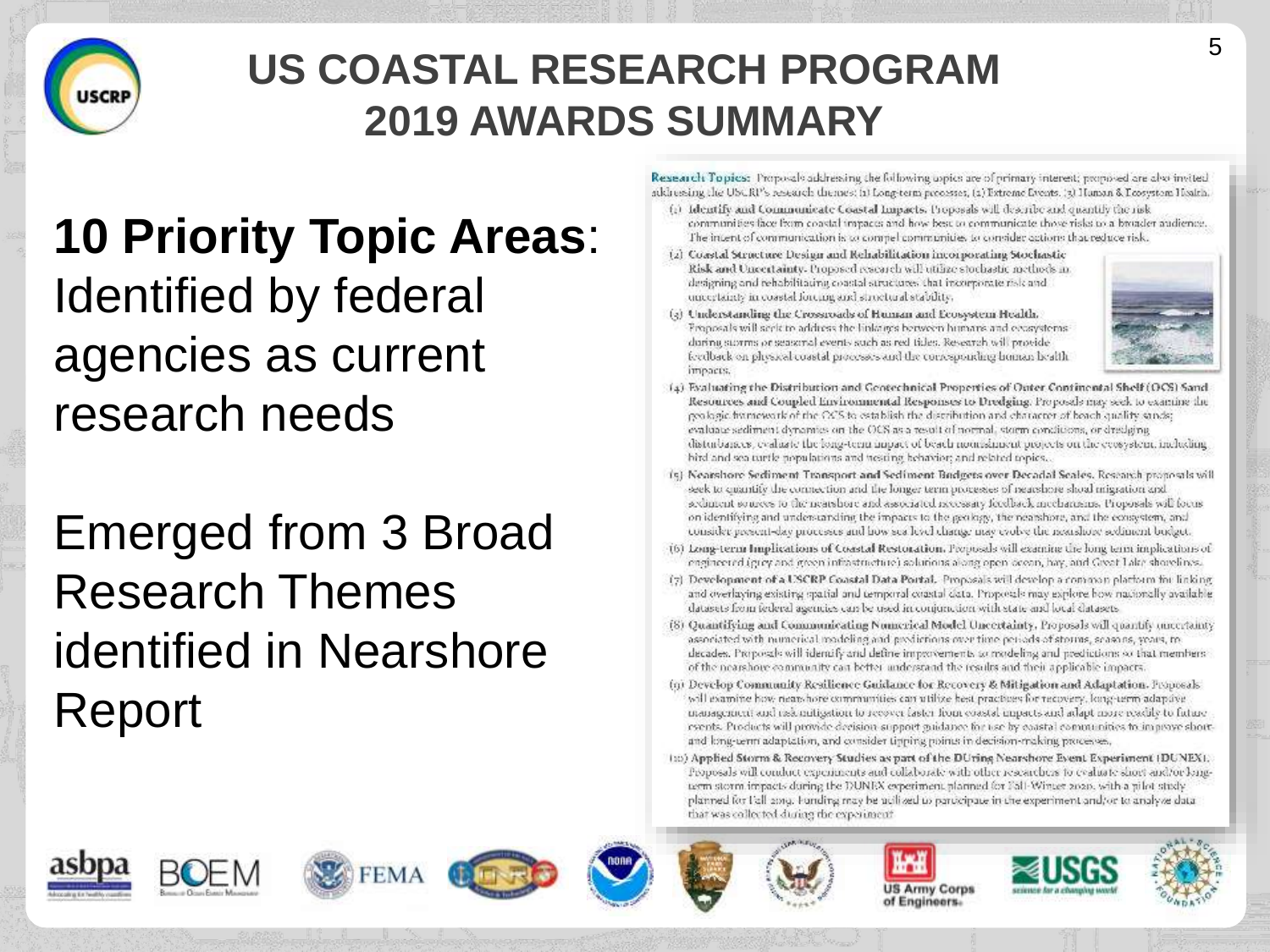### **USCRP COASTAL RESEARCH PRIORITY CATEGORIES**

- 1. Identify and Communicate Coastal Impacts
- 2. Coastal Structure Design and Rehabilitation incorporating Stochastic Risk and Uncertainty
- 3. Understanding the Crossroads of Human and Ecosystem **Health**
- 4. Evaluating the Distribution and Geotechnical Properties of Outer Continental Shelf (OCS) Sand Resources and Coupled Environmental Responses to Dredging
- 5. Nearshore Sediment Transport and Sediment Budgets over Decadal Scales

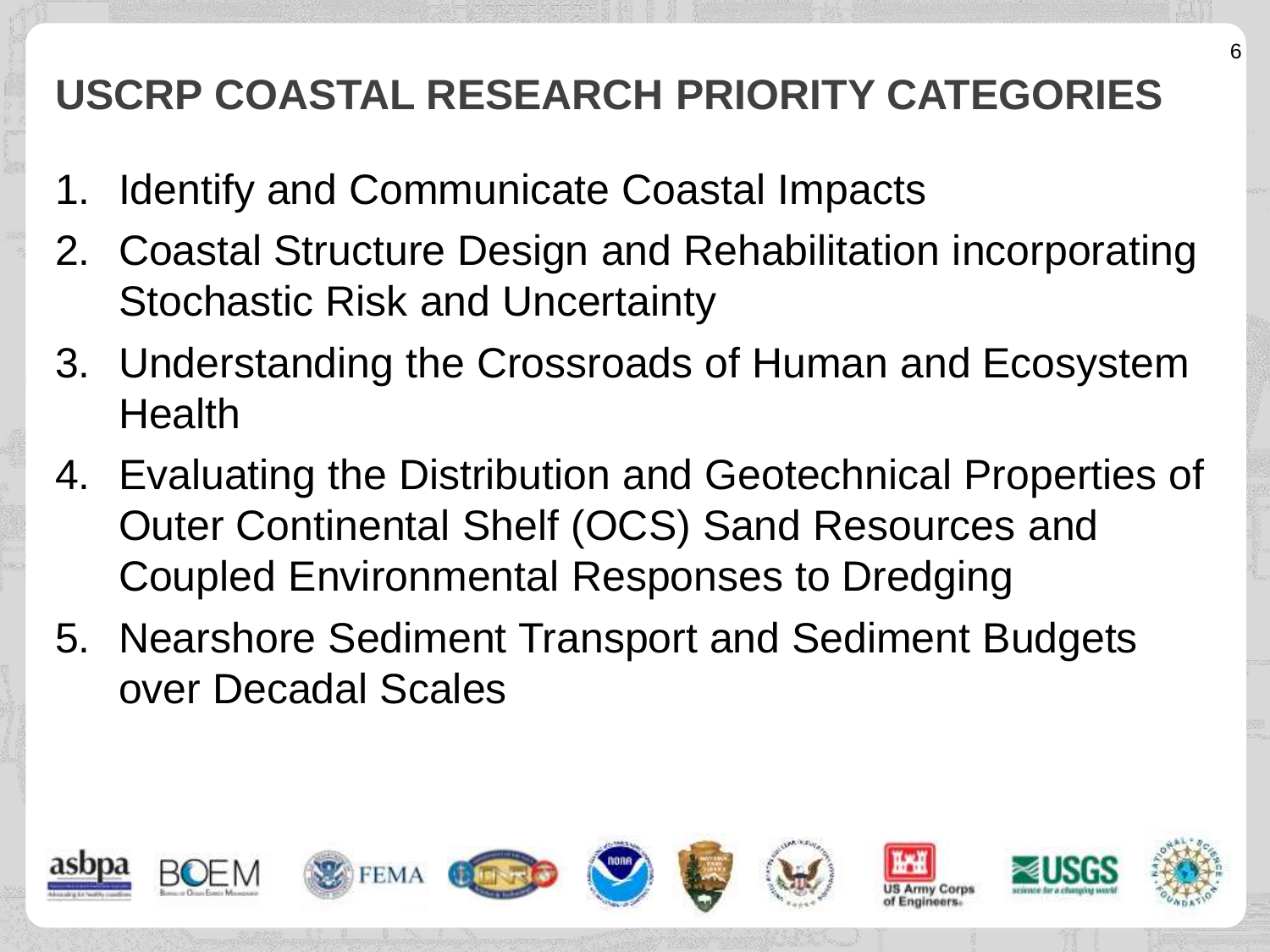### **USCRP COASTAL RESEARCH PRIORITY CATEGORIES**

- 6. Long-term Implications of Coastal Restoration
- 7. Development of a USCRP Coastal Data Portal
- 8. Quantifying and Communicating Numerical Model **Uncertainty**
- 9. Develop Community Resilience Guidance for Recovery & Mitigation and Adaptation
- 10. Applied Storm & Recovery Studies as part of the DUring Nearshore Event Experiment (DUNEX)

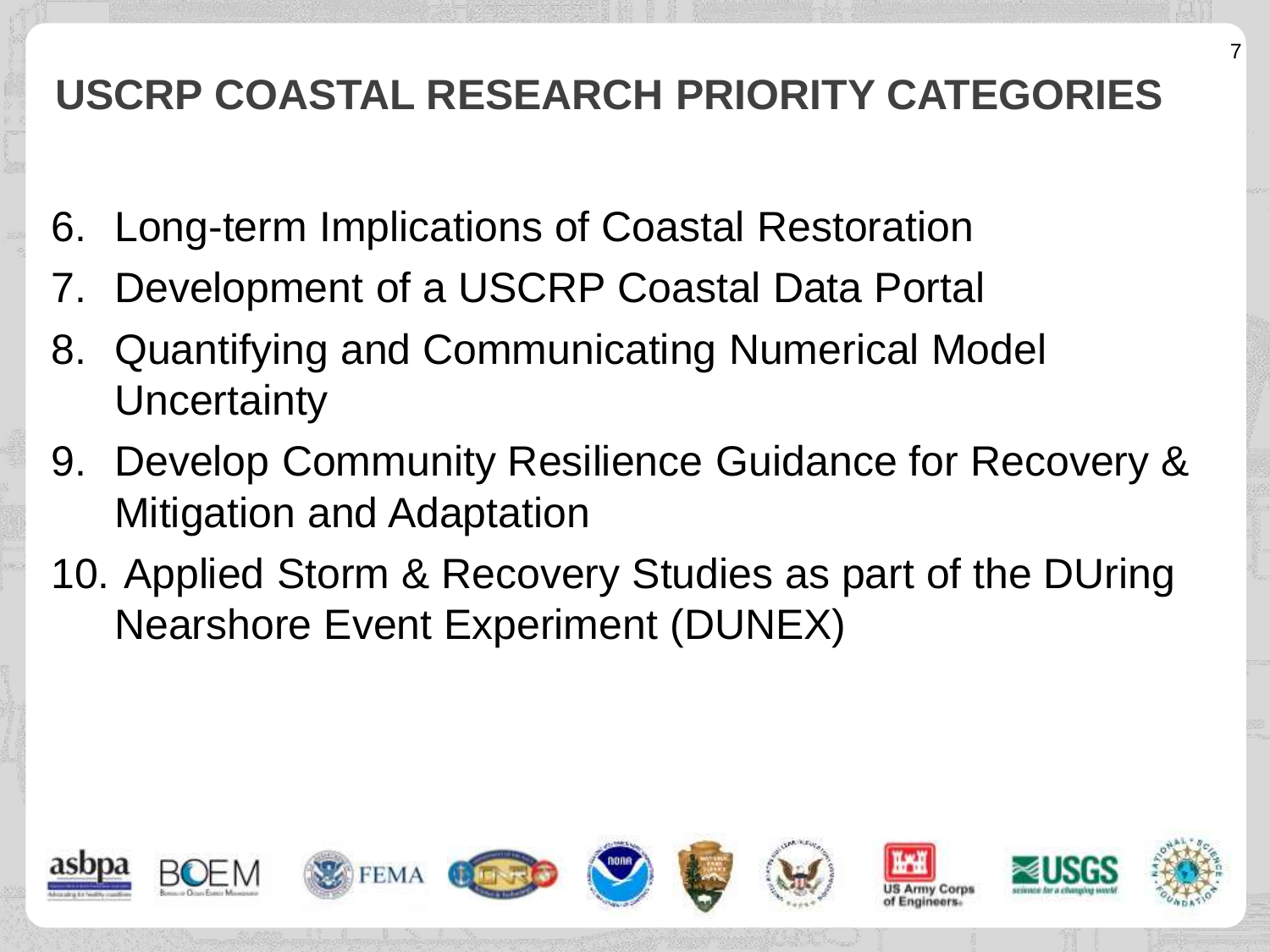# **US COASTAL RESEARCH PROGRAM**

## **Cooperative Ecosystem Studies Units (CESUs)**

- Funding mechanism for FY19 awards
- CESU Network: consortium of federal agencies, tribes, academic institutions, state & local governments, nongovernmental organizations
- If not in CESU Network
	- Join:

*http://www.cesu.psu.edu/about/join.htm*

• Partner with an existing CESU organization



*http://www.cesu.psu.edu/*















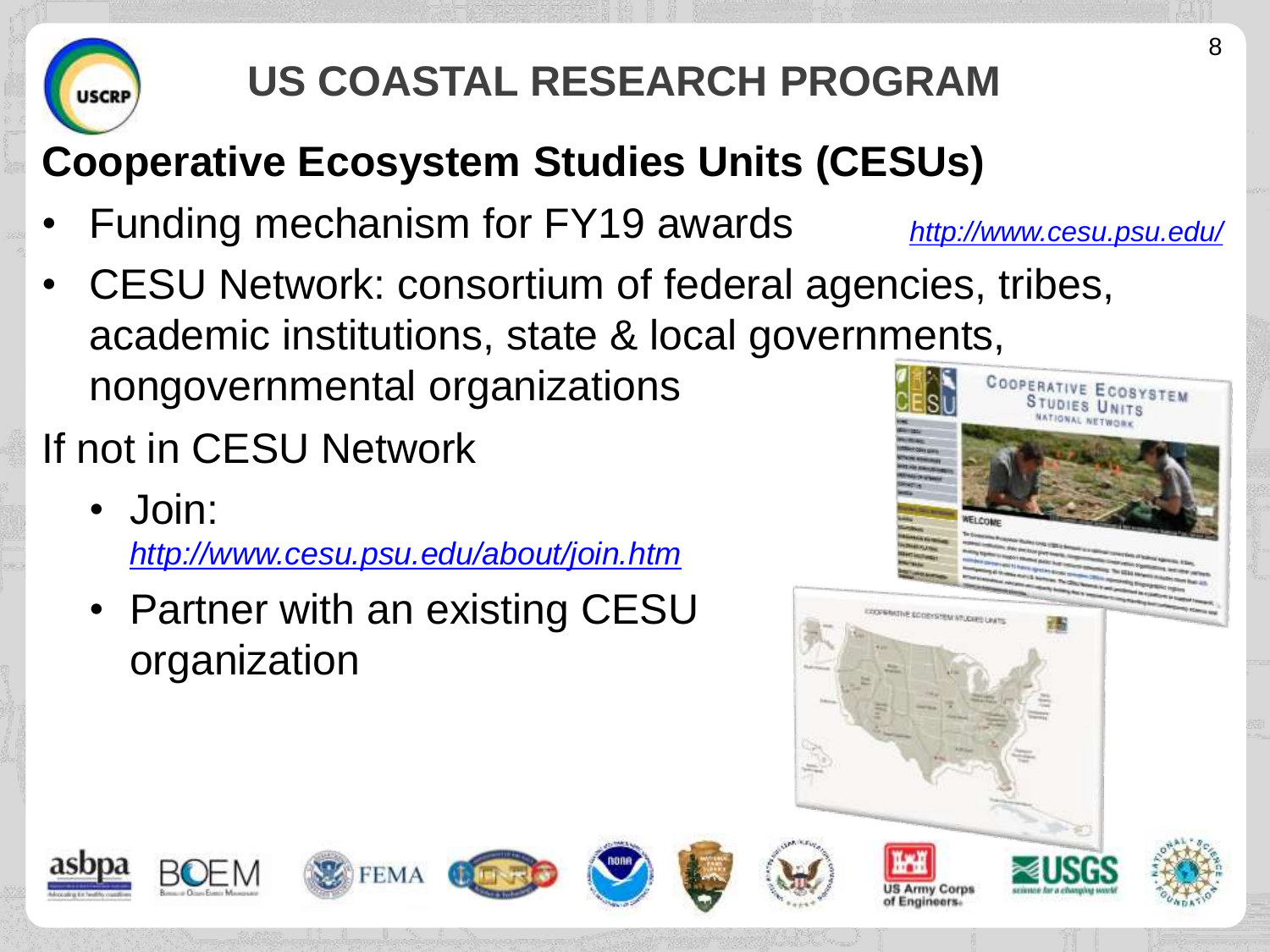

## **US COASTAL RESEARCH PROGRAM**

### **Cooperative Ecosystem Studies Units (CESUs) Request for Statements of Interests (rSOI) Process:**

- 1. Go to [http://www.cesu.psu.edu](http://www.cesu.psu.edu/)**/**
- 2. On the left hand side, choose your "Regional CESU Network"
- 3. On the Regional page, click on the website
- 4. rSOIs will be posted on this website
	- a. Regional websites aren't consistent, be on the lookout for exact location (example shown is South Florida-Caribbean)

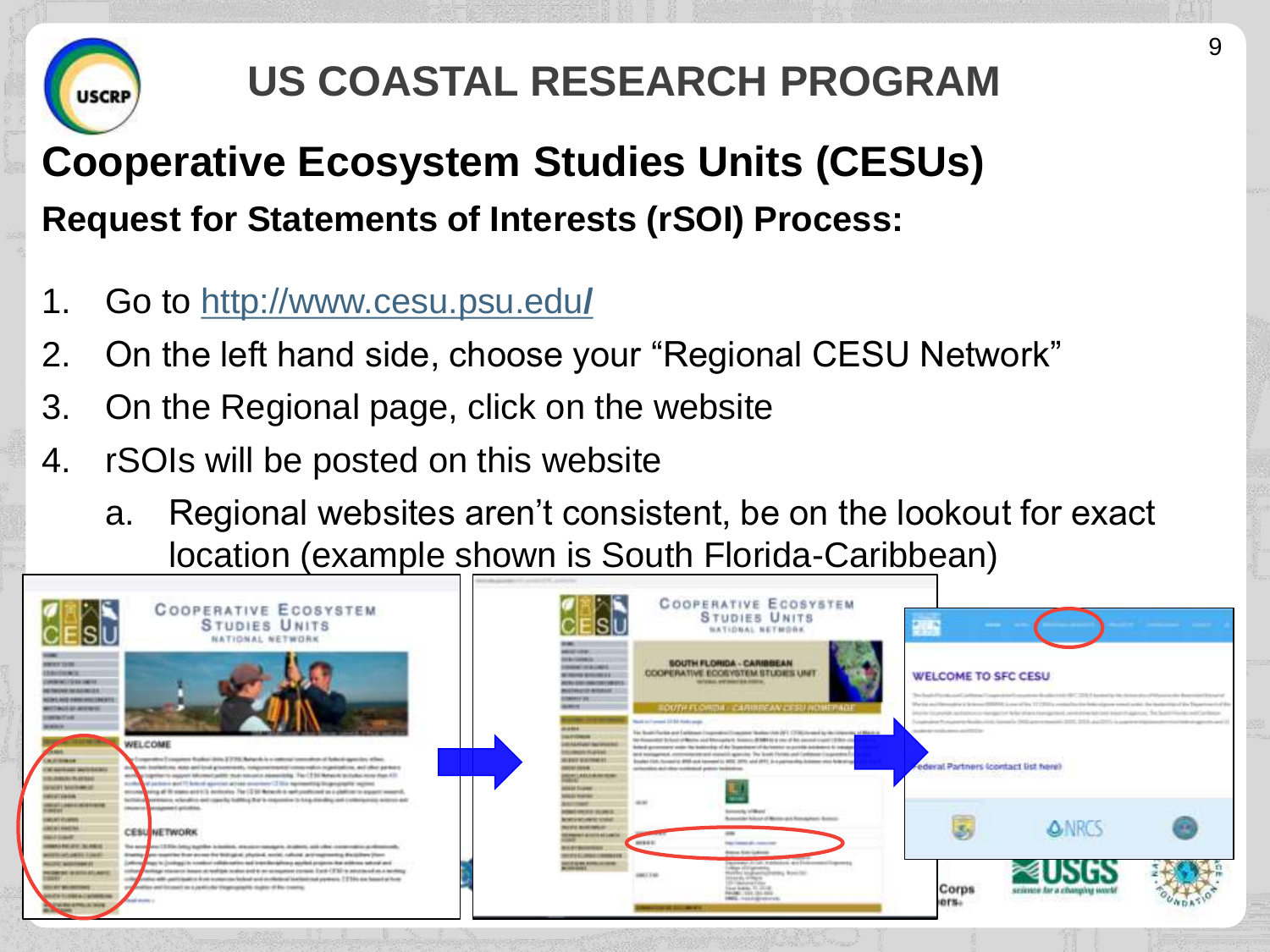#### **EXAMPLE STATEMENT OF INTEREST (SOI)**

#### Include:

- Whether Student Challenge (1 -2 yr) or Academic Research (2 -3 yr) Study
- Topic #
- Brief description of team, capabilities, and approach

#### Student Challenge/ Academic Research Study: Investigation of Nearshore Bathymetry, Topic #X

PI: Name, Organization, Phone: --, Email: --Co-PI: Name, Organization, Phone: --, Email: --Student: Name, Organization, Phone: --, Email: --

#### **Biographical Sketch:**

Dr. ABC is Professor of Coastal Sciences at XYZ University (XYZ). Prior to joining XYZ, she was a professor of coastal engineering at QRS. She conducted postdoctoral research at TUV, and doctoral research at DEF. Dr. ABC specializes in the development and application of numerical models for coastal dynamics, the long-term processes driving coastal sediment budgets, and coastal extreme events. Her research includes field experiments and numerical modeling to solve fundamental science questions that inform societally relevant coastal management problems. Dr. ABC has secured over \$15 million of federal, state, and industry research grants, which include the prestigious agency X award.

#### **Selected Relevant Publications:**

ABC, McBride, J.L., Chan, J., Emanuel, K., Holland, G., Landsea, C., Held, I., Kossin, J.P., Srivastava, A.K., and Sugi, M. (2010). Tropical cyclones and climate change, Nature Geoscience, 3, 157-163, https://www.nature.com/articles/ngeo779, accessed November 14, 2018.

ABC, Grainer, C., and Do, K. (2013). Effects of Woody Plants on Dune Erosion and Overwash. Journal of Waterway, Port, Coastal, and Ocean Engineering, 139(6), 466-472.

ABC, and Franklin, J.L. (2013). Atlantic hurricane database uncertainty and presentation of a new database format. Monthly Weather Review, 141(10), 3576-3592.

ABC, Erikson, L., and Hanson, H. (2004). An analytical model to predict dune erosion due to wave impact. Coastal Engineering, 51(8-9), 675-696.

#### Relevant Past Projects and Clients with Brief Descriptions of These Projects:

ABC, Analysis of dune development and migration along developed coasts in southeast Florida, funded by Agency G, 2015-2017. (one sentence description of this effort which might emphasize past partnering experiences with other academics, agencies, NGOs)

#### **Research Team and Capabilities:**

The research team consists of Dr. ABC, Dr. CBA (post-doc), and Ph.D. (or Master's) student BCA. Together, they have successfully developed string theory to reveal that sand bars on the west coast know what sand bars on the east coast are doing. Dr. ABC has developed Python code that operates within the new West Coast model test bed to replicate sand bar behavior based on remotely sensed field measurements from southern California and the outer banks of North Carolina. In this three year, \$100,000 study, the team will utilize this model to address Topic #X, enlist the assistance of undergraduate STEM students at XYZ University, leverage the coastal management strategy of the state of Oregon, and make a clear connection to practitioners through facilitated training workshops. This research will provide insights to fundamental science questions that have puzzled nearshore oceanographers since SandyDuck. By resolving the east and west coast sand bar behavior patterns, the research team will better understand the implications of their movement on life safety and coastal infrastructure investments. Lifeguards and coastal managers around the world will be trained to recognize these sand bar patterns and will present their findings to their fellow practitioners at conference Q in Providence, Rhode Island in 2022. The research team will publish their findings in R journal and present their findings at T conference.

















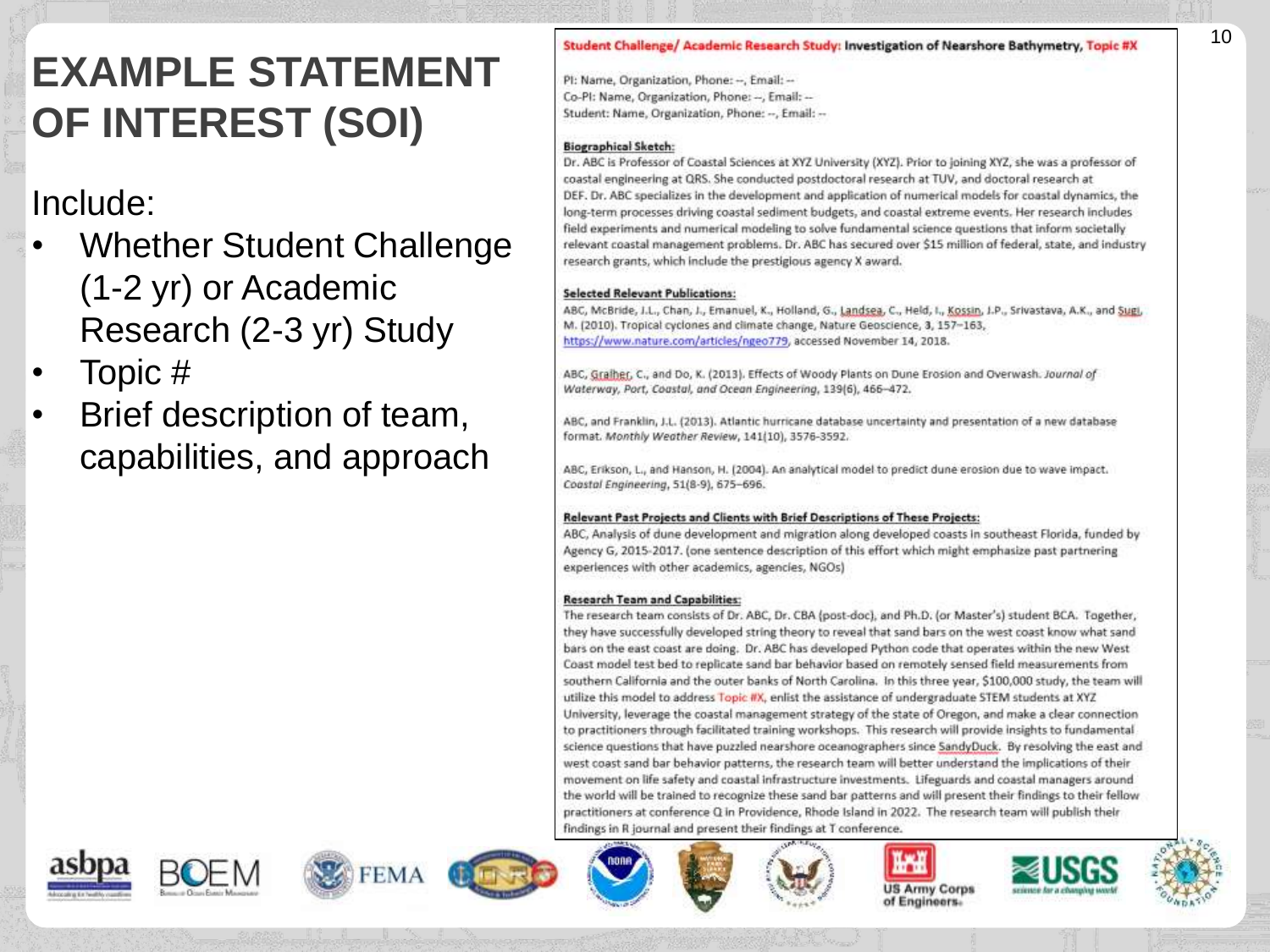#### **AWARD PROCESS AND APPROXIMATE TIMING USCRP (1 OF 2)**

| Task                                                                                                                          | <b>Start Date</b> | <b>End Date</b> | Duration, days |
|-------------------------------------------------------------------------------------------------------------------------------|-------------------|-----------------|----------------|
| <b>Requests for Statements of Interest (RSOI)</b><br>posted at (http://www.cesu.psu.edu/)                                     | 7 Jan 2019        | 17 Jan 2019     | 10             |
| Contracting Office (CO) processes all submitted<br>Statements of Interest (SOI) and provides them<br>to the USCRP Review Team | 18 Jan 2019       | 28 Jan 2019     | 10             |
| <b>USCRP Review Team prioritized SOIs</b>                                                                                     | 18 Jan 2019       | 28 Jan 2019     | 10             |
| USCRP Review Team notify CO of proposers<br>(vendors) who should submit a full proposal                                       | 28 Jan 2019       | 29 Jan 2019     | 1              |
| CO notifies vendors to submit a full proposal                                                                                 | 29 Jan 2019       | 31 Jan 2019     | 3              |
| Vendors prepare and submit full proposal                                                                                      | 31 Jan 2019       | 28 Feb 2019     | 28             |
| CO processes proposals and provides them to<br>the USCRP Review Team                                                          | 28 Feb 2019       | 10 Mar 2019     | 10             |
| <b>USCRP Review Team prioritizes Full Proposals</b>                                                                           | 10 Mar 2019       | 20 Mar 2019     | 10             |
|                                                                                                                               |                   |                 |                |

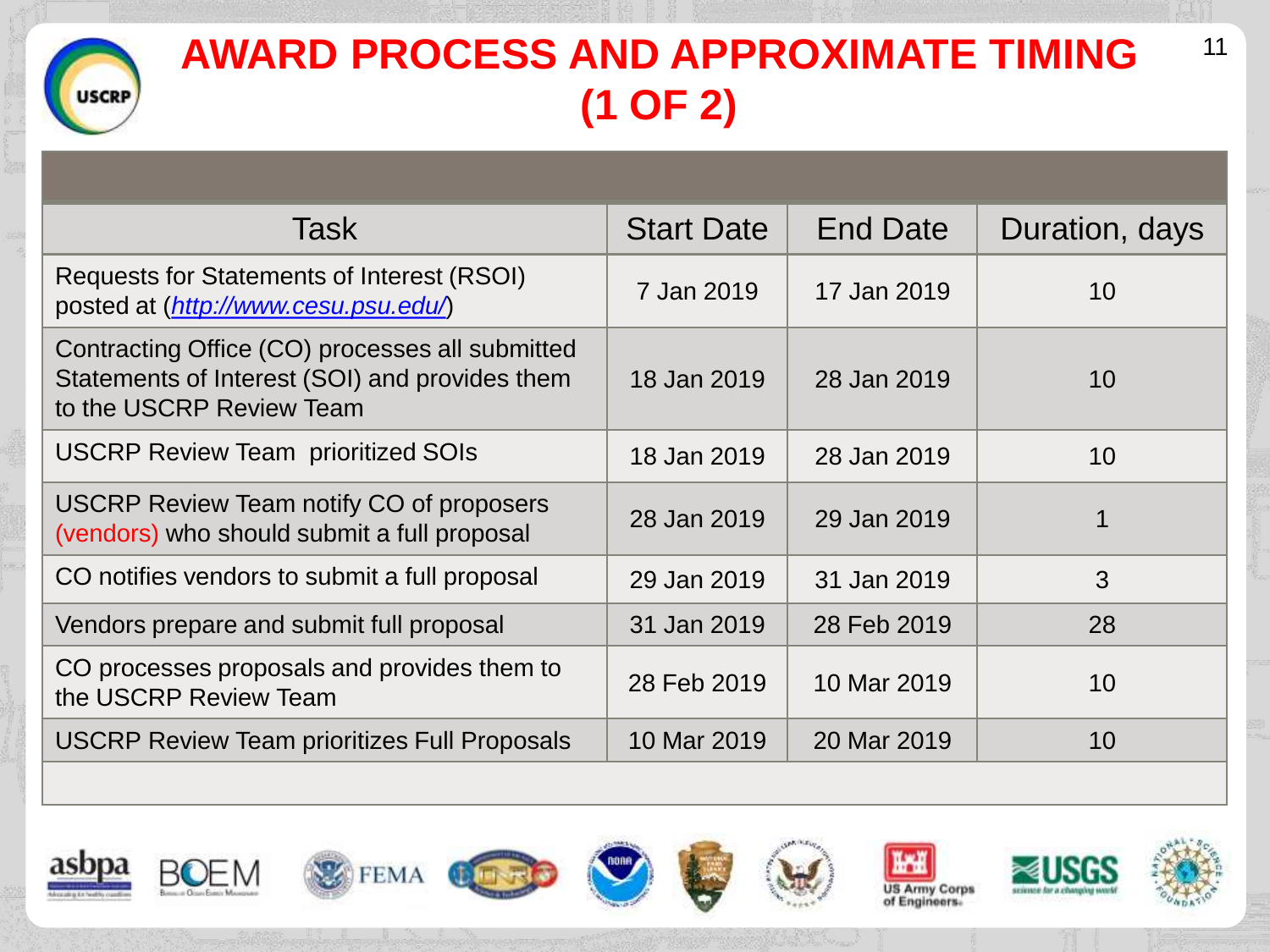

## **AWARD PROCESS AND APPROXIMATE TIMING (2 OF 2)**

| Task                                                                  | <b>Start Date</b> | <b>End Date</b> | Duration, days |
|-----------------------------------------------------------------------|-------------------|-----------------|----------------|
| USCRP reviewers provides vendor selection and<br>justification to CO  | 20 Mar 2019       | 22 Mar 2019     | 2              |
| CO notifies vendor of selection for award                             | 22 Mar 2019       | 1 April 2019    | 10             |
| CO processes contracting package                                      | 1 Apr 2019        | 15 Jun 2019     | 75             |
| Contract is awarded and vendor proceeds with<br>execution of contract | 15 Jun 2019       | 30 Jun 2019     | 15             |
|                                                                       |                   |                 |                |

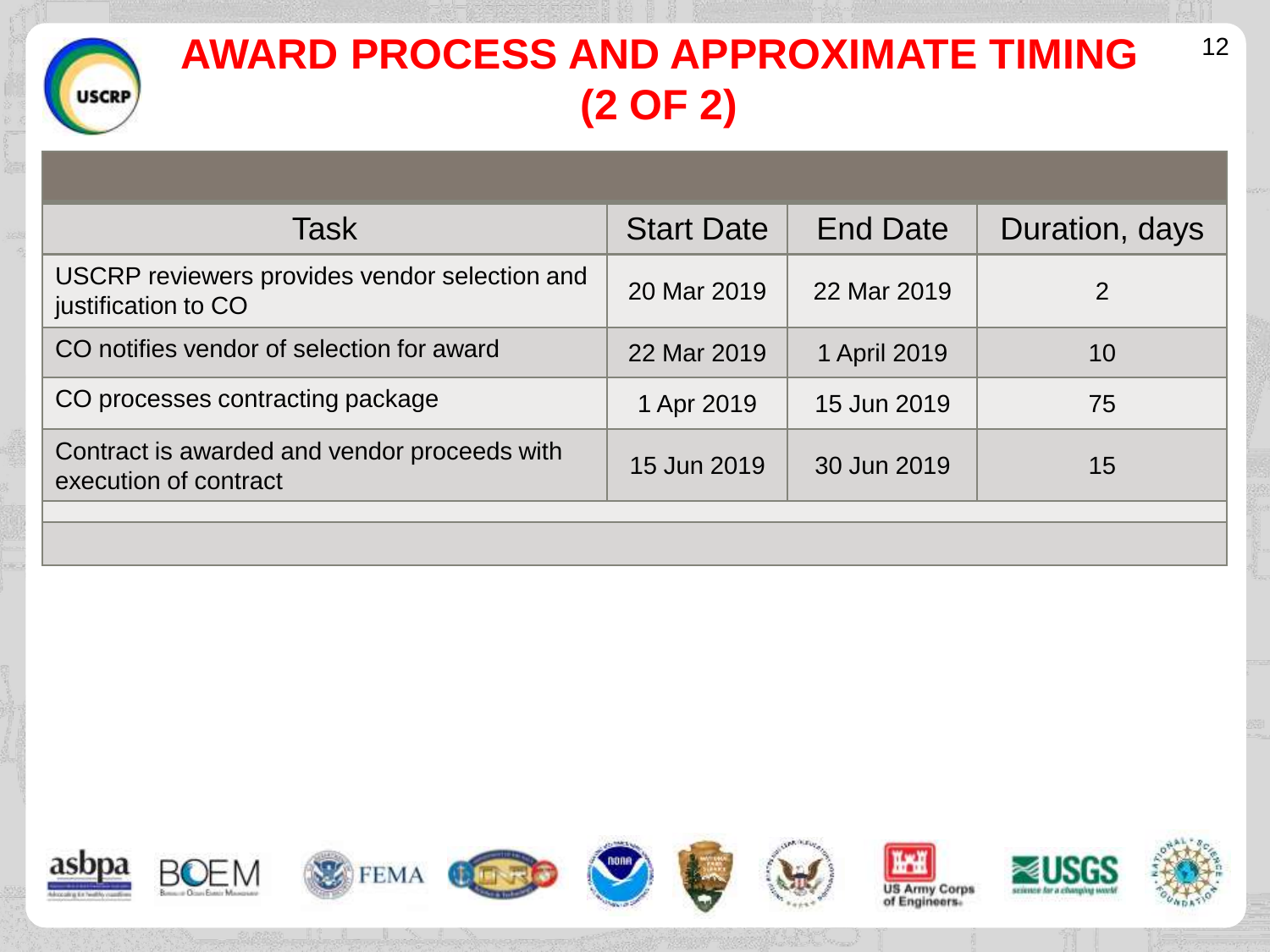

### **RESEARCH REQUIREMENTS AND REVIEW CRITERIA**

- **1. Scope** topical relevance; applicability to USCRP goals (25%)
- **2. Technical and scientific merit** appropriate methods defined; novel approach (25%)
- **3. Experience/staffing** expertise and experience; graduate student supported; informed by coastal manager (20%)
- **4. Budget**  proposed project costs, in-kind contributions (20%)
- **5. Products/timeline** (10%)

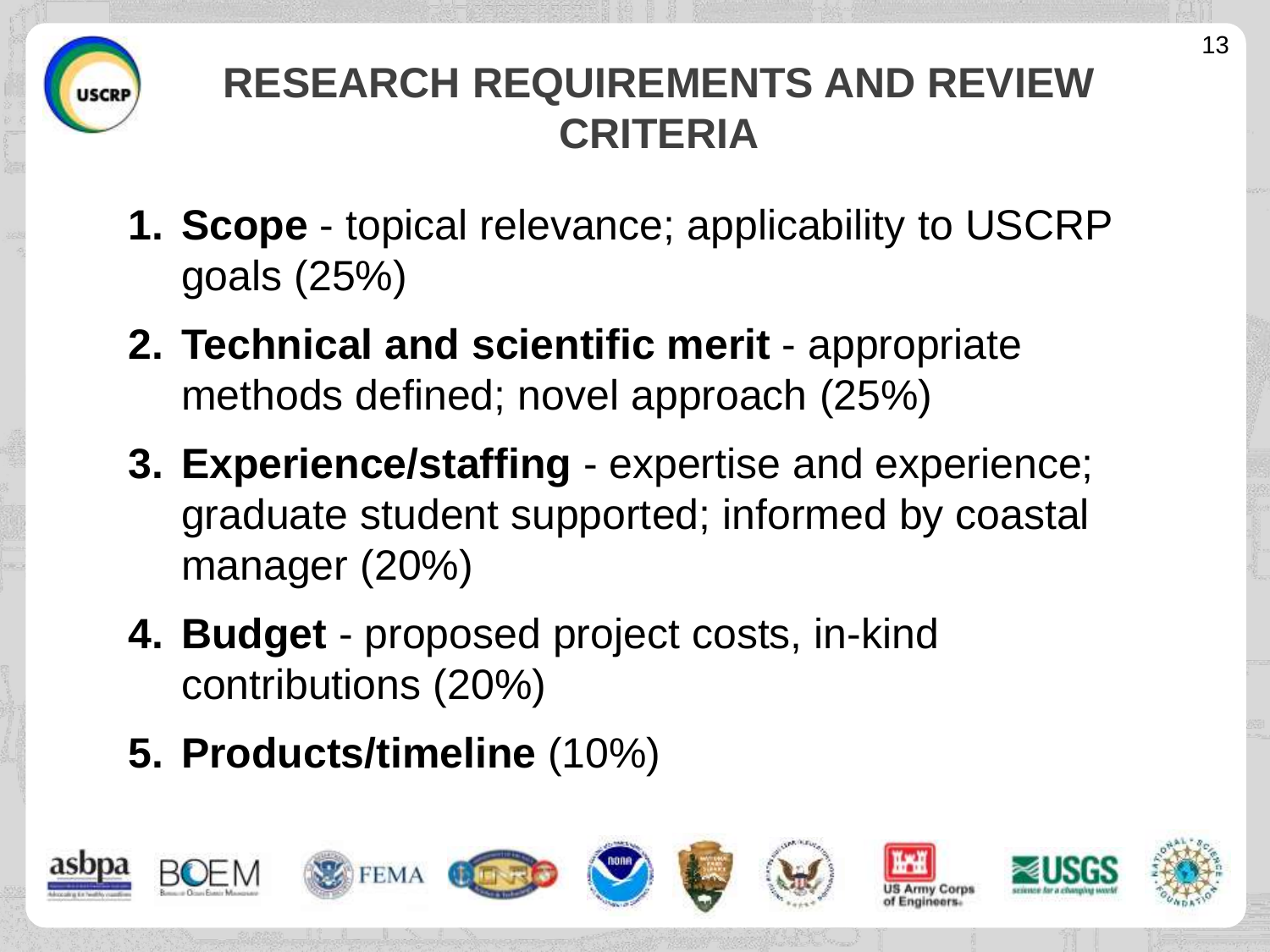

### **US COASTAL RESEARCH PROGRAM FAQS**

Following the webinar, a Frequently Asked Questions (FAQ) page will be added to the USCRP website. Responses will be made publicly available to all interested applicants.

The page will be updated periodically throughout the Statements of Interest review process.

Please send additional questions to be included on the FAQ page to **info@uscoastalresearch.org**